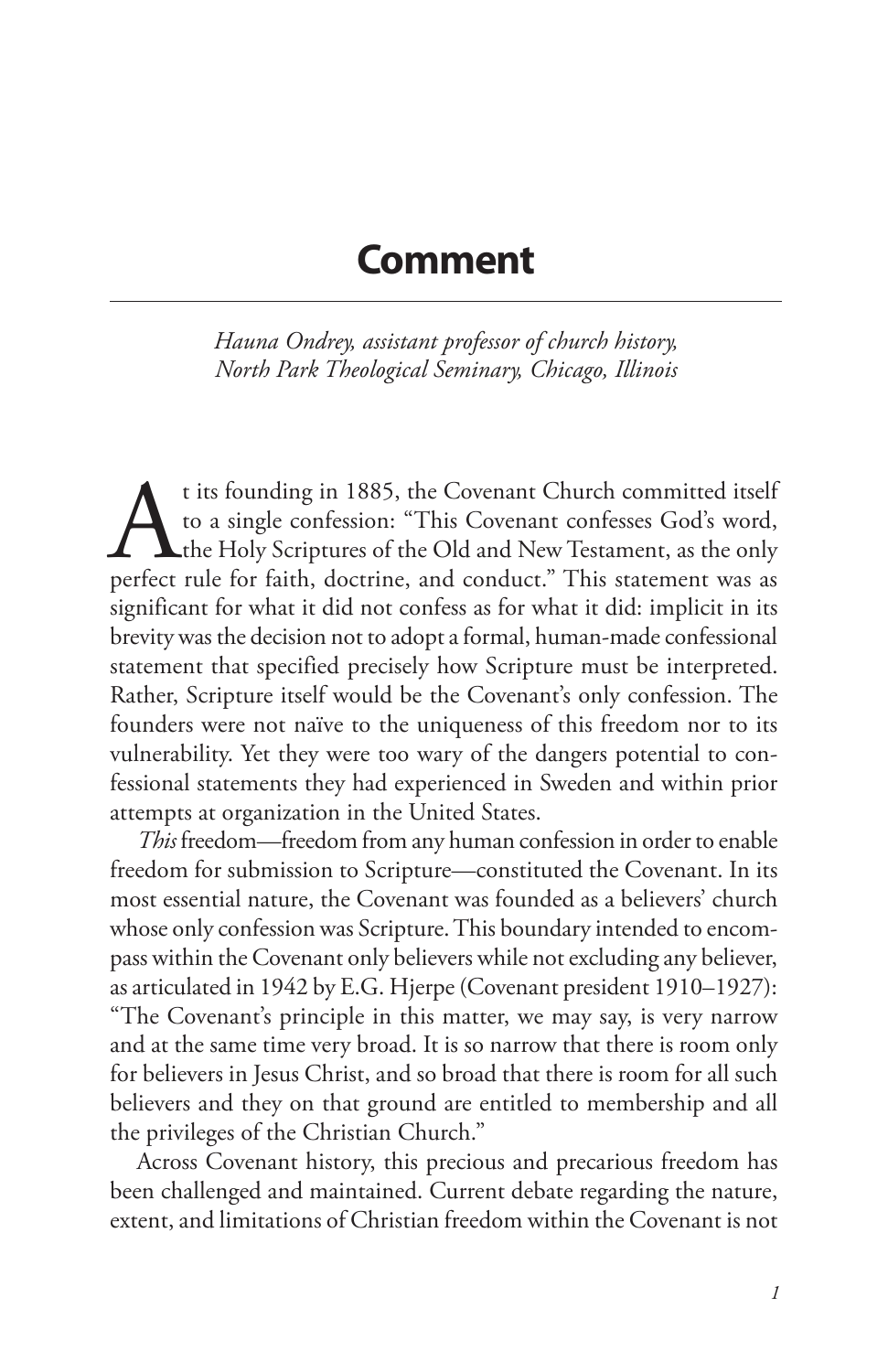new; rather, it occupies a succession of such debates that span a century and beyond.

In this current context, the work of the Covenant Committee on Freedom and Theology (1958–1963) has resurfaced from relative obscurity. The committee's final report, *Biblical Authority and Christian Freedom,*  sought to "inquire into the nature of Christian freedom, the way in which [the Covenant] has experienced that freedom, and the ways in which that freedom may be maintained" (p. 9). While frequently referenced, the significance and ongoing relevance of this document are interpreted variously. To facilitate this critical discussion, we offer here the entire report along with excerpts from the 1958 and 1963 Annual Meeting minutes relaying the report's origin and reception.

It was announced at the 2018 Annual Meeting that the Executive Committee of the Evangelical Covenant Church has commissioned a new resource paper regarding the intersection of freedom and responsibility. As this new work unfolds, the questions raised in 1963 face us once again:

Can we continue to look upon ourselves as a fellowship of believers bound together only by our common life in Christ and conformity to Christ as Savior and Lord? Can we maintain the kind of personal relationships required in a Christian fellowship without any limitations other than that we submit to the authority of the Bible as the revelation of God's will, or must we return to uniform dogmas and carefully defined interpretations of Scripture to help us understand one another? (p. 12)

It is always up to those in the present to determine whether continuity with the past is desirable—and, if so, which course of action in fact offers such continuity. It is our hope that these historical documents will resource this dialogue.

A sustained attempt to interpret and apply the 1963 report and the broader history it represents is offered by Michelle Clifton-Soderstrom, professor of theology and ethics at North Park Theological Seminary. In "Covenant Freedom: Freedom for All or Free-for-all?" Clifton-Soderstrom explores the necessary relationship between freedom and the Covenant Affirmations of Scripture's authority and the necessity of new birth. Within this framework, she then offers a theological account of, and criteria for, faithful dissent within Christian freedom. Her final